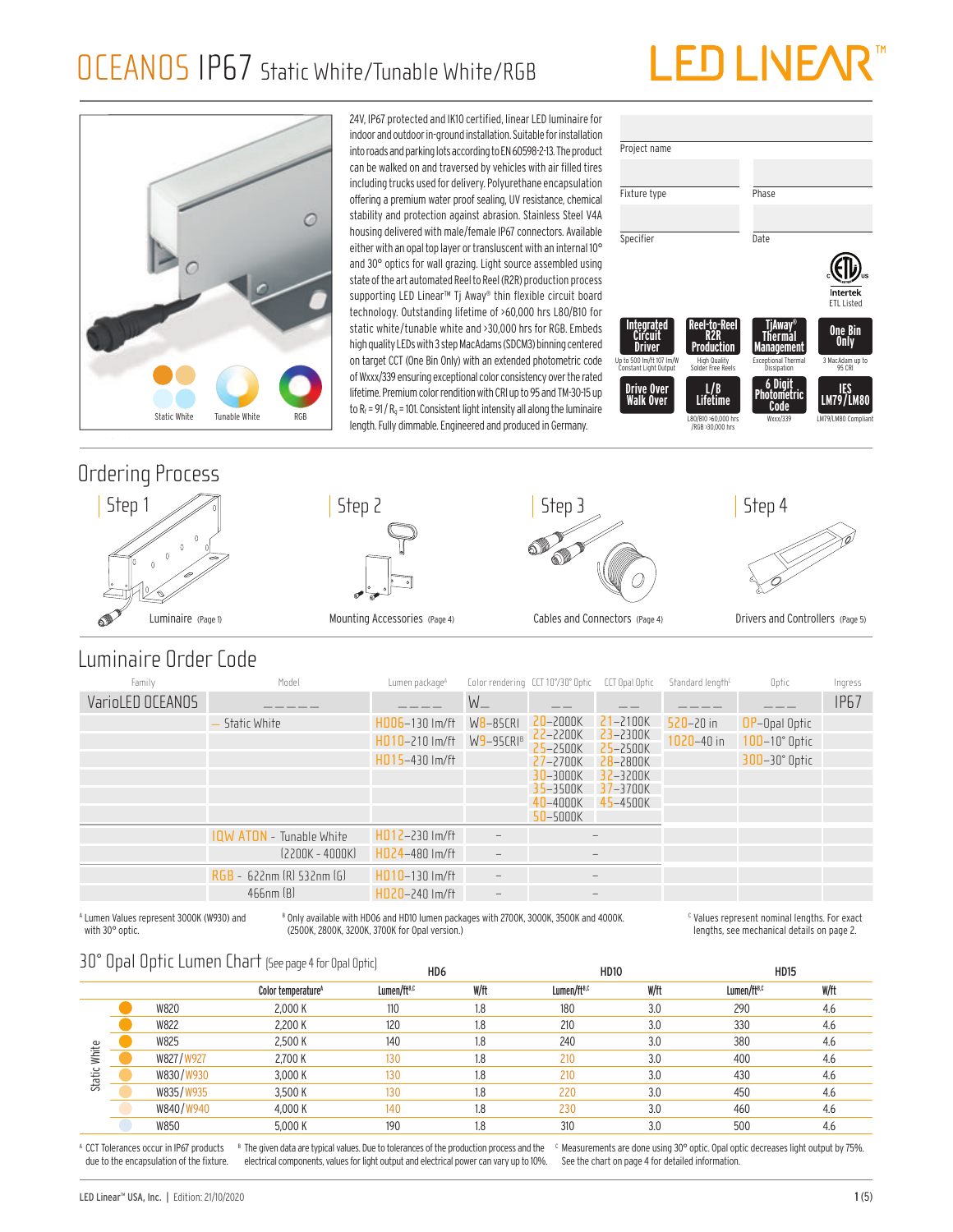

#### Mechanical Details



#### Technical Details

|                               | <b>Static White</b>                                                 | Tunable White                                                       | RGB                                                                 |
|-------------------------------|---------------------------------------------------------------------|---------------------------------------------------------------------|---------------------------------------------------------------------|
| Voltage                       | 24 Volt (23 $V_{\text{min}}$ , 25 $V_{\text{max}}$ )                | 24 Volt (23 $V_{\text{min}}$ , 25 $V_{\text{max}}$ )                | 24 Volt (23 $V_{\text{min}}$ , 25 $V_{\text{max}}$ )                |
| Case temperature <sup>A</sup> | $T_{\rm Cmin}$ = -13°F. T $_{\rm Cmax}$ = 149°F                     | $T_{\rm C_{min}}$ = -13°F, $T_{\rm C_{max}}$ = 149°F                | $T_{\rm Cmin}$ = -13°F, $T_{\rm Cmax}$ = 149°F                      |
| Storage temperature           | $Ts_{\text{min}} = -22^{\circ}F$ . $Ts_{\text{max}} = 185^{\circ}F$ | $Ts_{\text{min}} = -22^{\circ}F$ . $Ts_{\text{max}} = 185^{\circ}F$ | $Ts_{\text{min}} = -22^{\circ}F$ . $Ts_{\text{max}} = 185^{\circ}F$ |
| Ambient temperature           | $Ta_{min}$ = -13°F, $Ta_{max}$ = specific, see Table below          | $Ta_{min}$ = -13°F, $Ta_{max}$ = specific, see Table below          | $Ta_{min}$ = -13°F, $Ta_{max}$ = specific, see Table below          |

A The position of the Tc-point is marked on each step of the LED strip. The Tc-point should be measured in thermal equilibrium according to IEC EN 60598-1.

|                                              | <b>Static White</b> |             |             |             | Tunable<br>White | RGB         |                |
|----------------------------------------------|---------------------|-------------|-------------|-------------|------------------|-------------|----------------|
|                                              | HD <sub>6</sub>     | <b>HD10</b> | <b>HD15</b> | <b>HD12</b> | <b>HD24</b>      | <b>HD10</b> | <b>HD20</b>    |
| Power (W/ft) <sup>B</sup>                    | 1.8                 | 3.0         | 4.6         | 3.7         | 7.3              | 3.2         | 6.7            |
| Efficacy (lm / W) <sup>8</sup> @ W850        | 106                 | 106         | 107         | 67          | 66               | 33          | 30             |
| Max serial run length (ft $/m$ )             | 16.4/5              | 16.4/5      | 13.1/4      | 16.4/5      | 13.1/4           | 16.4/5      | 13.1/4         |
| CRI/R9 @ 3000 K                              | 95/70               | 95/70       | 85/30       | 85/20       | 85/20            |             | ۰              |
| Max ambient temperature (Ta <sub>max</sub> ) | 122°F               | $113$ °F    | 104°F       | 122°F       | 104°F            | 122°F       | $95^{\circ}$ F |

 $^{\circ}$  The given data are typical values. Due to tolerances of the production process and the electrical components, values for light output and electrical power can vary up to 10%.

#### Light Distribution

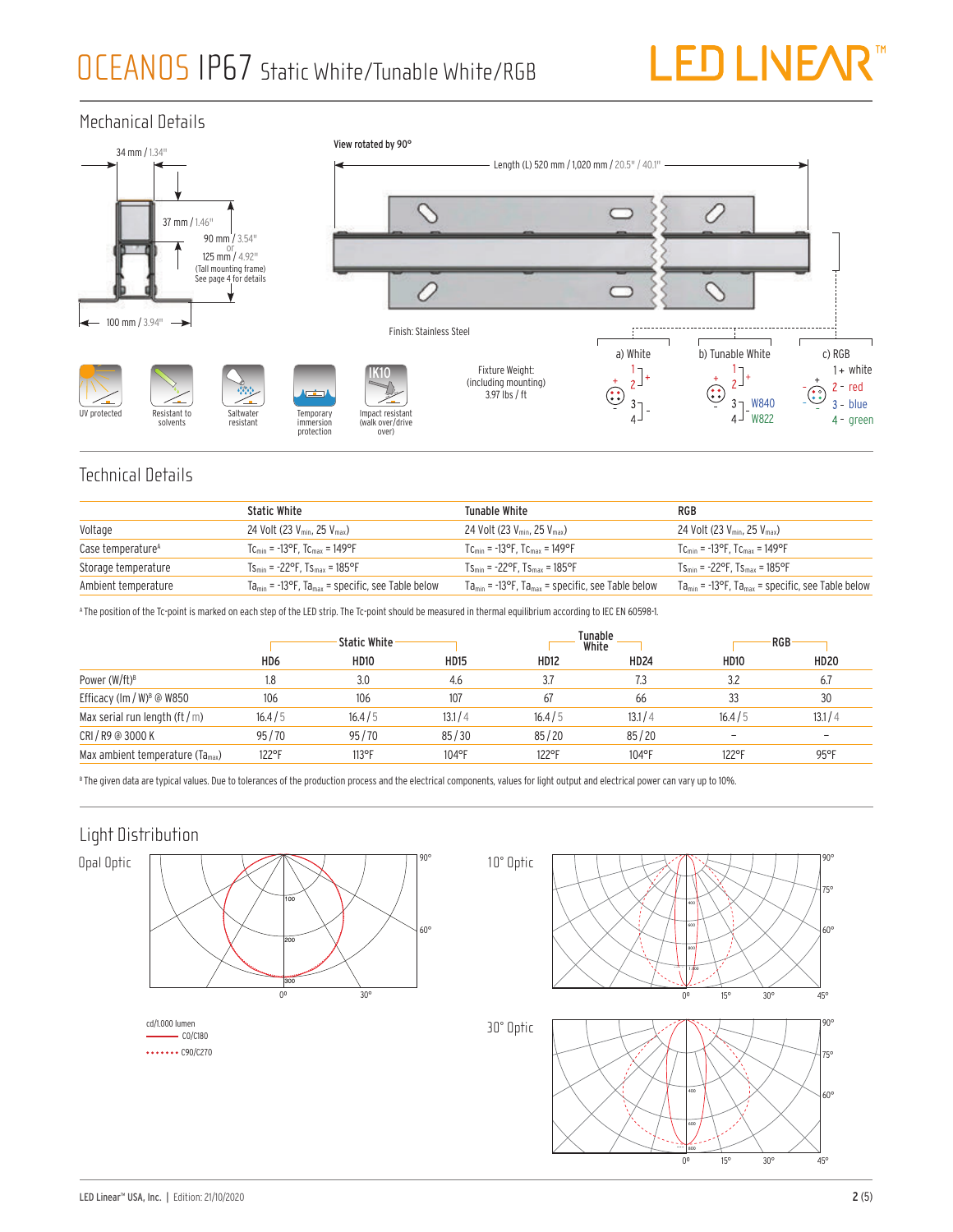## OCEANOS IP67 Static White/Tunable White/RGB

# **TM**

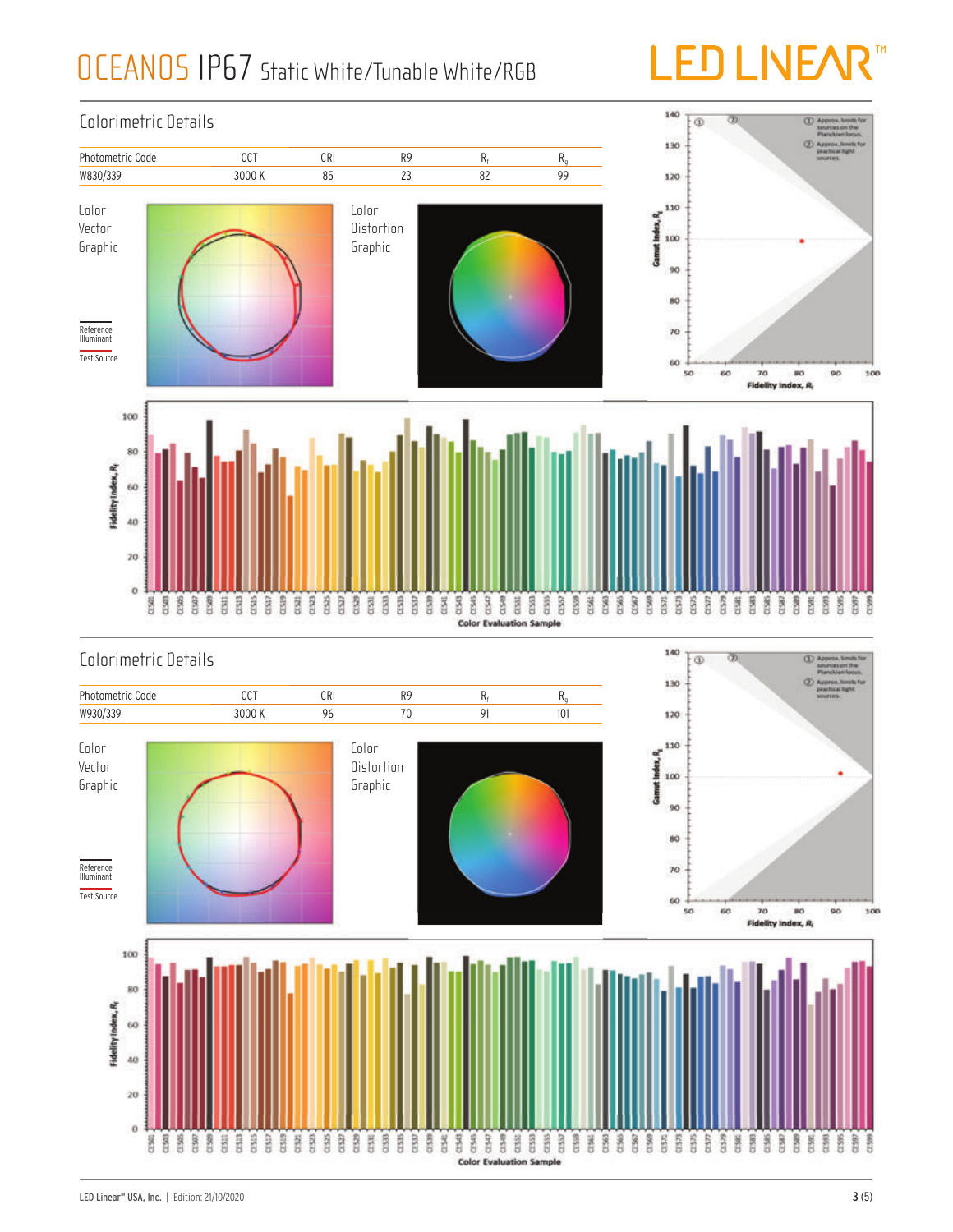

#### Mounting Accessories

| Item                                             | <b>Description</b>                                                                                   | <b>Dimensions</b>               | Order Code                      |
|--------------------------------------------------|------------------------------------------------------------------------------------------------------|---------------------------------|---------------------------------|
| Oceanos IP67<br>End Cap Mounting Kit             | Recommended end cap accessory for easy disassembly and maintenance.<br>The kit includes one endcap.  |                                 | 11000226                        |
| Oceanos IP67<br>Disassembly Tool                 | Use to take the fixture out of the inground mounting frame.                                          |                                 | 13100031                        |
| Oceanos IP67<br>Mounting Frame -<br>Short (90mm) | Stainless Steel Mounting frame. Required for product installation.                                   | 520mm x 90mm<br>1020mm x 90mm   | 10000541-L520<br>10000541-L1020 |
| Oceanos IP67<br>Mounting Frame -<br>Tall (125mm) | Tall, Stainless Steel Mounting frame for deeper installations. Required for product<br>installation. | 520mm x 125mm<br>1020mm x 125mm | 10000578-L520<br>10000578-L1020 |

### Cables and Connectors

|                                  | Item                                  | Description                                                                                                                                                       | Model                              | Dimensions          | Order Code |
|----------------------------------|---------------------------------------|-------------------------------------------------------------------------------------------------------------------------------------------------------------------|------------------------------------|---------------------|------------|
| Oceanos<br>Female Connector IP67 |                                       | Use to run cable from the driver to the first fixture of<br>the run or to the next fixture. Female connector on<br>one side and open end cable on the other side. | Static White / Tunable White / RGB | 4 x 18 Awa, 16.5 ft | 15000127   |
|                                  | Oceanos<br><b>Extension IP67</b>      | Use to extend the distance between connection<br>points. Female connector on one side and male<br>connector on the other side.                                    | Static White/Tunable White/RGB     | 4 x 18 Awg, 20 in   | 15000126   |
|                                  | Oceanos<br>Female Protection Cap IP67 | Use to cap and seal the unused end of the cable<br>before starting the inground installation. Required to<br>maintain IP67 grade.                                 | Static White / Tunable White / RGB |                     | 18200066   |

|                 | Opal Optic Lumen Chart |                                | HD <sub>6</sub> |      | <b>HD10</b> |      | <b>HD15</b> |      |
|-----------------|------------------------|--------------------------------|-----------------|------|-------------|------|-------------|------|
|                 |                        | Color temperature <sup>4</sup> | Lumen/ft        | W/ft | Lumen/ft    | W/ft | Lumen/ft    | W/ft |
|                 | W821                   | 2.100 K                        | 35              | 1.8  | 55          | 3.0  | 90          | 4.6  |
| White<br>Static | W823                   | 2,300 K                        | 40              | 1.8  | 65          | 3.0  | 100         | 4.6  |
|                 | W825/W925              | 2,500 K                        | 35              | 1.8  | 58          | 3.0  | 110         | 4.6  |
|                 | W828/W928              | 2.800 K                        | 35              | 1.8  | 58          | 3.0  | 115         | 4.6  |
|                 | W832/W932              | 3,200 K                        | 35              | 1.8  | 60          | 3.0  | 120         | 4.6  |
|                 | W837/W937              | 3.700 K                        | 35              | 1.8  | 62          | 3.0  | 125         | 4.6  |
|                 | W845                   | 4,500 K                        | 50              | 1.8  | 85          | 3.0  | 135         | 4.6  |

A CCT Tolerances occur in IP67 products due to the encapsulation of the fixture.